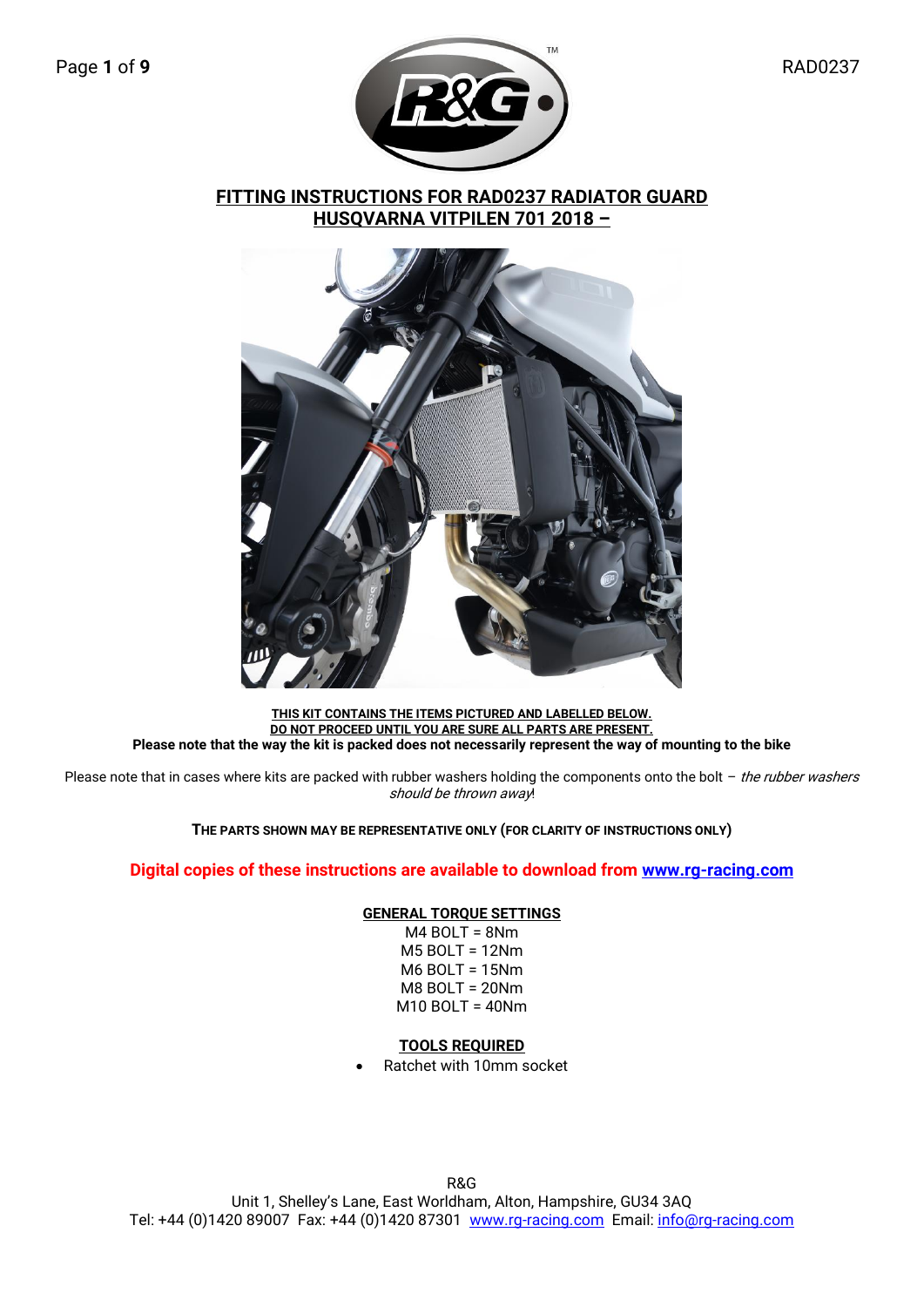### **This Kit Contains:**

Item 1 = 1x Radiator Guard (RAD0237) Item 2 = 2x100mm lengths of self-adhesive foam





Picture 3

Picture 4



Picture 5

Picture 6

R&G Unit 1, Shelley's Lane, East Worldham, Alton, Hampshire, GU34 3AQ Tel: +44 (0)1420 89007 Fax: +44 (0)1420 87301 <u>www.rg-racing.com</u> Email: <u>info@rg-racing.com</u>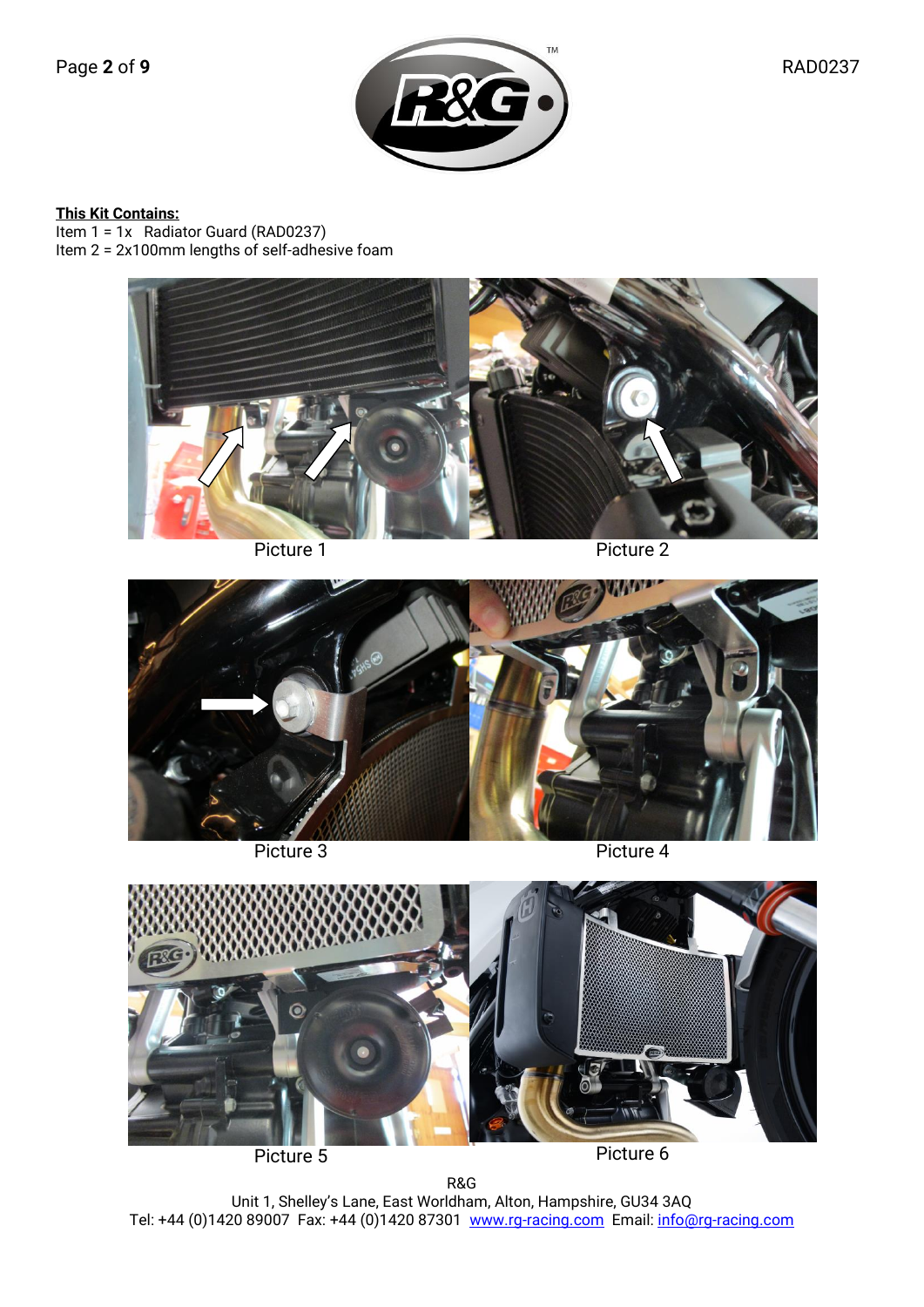

### **FITTING INSTRUCTIONS**

- To fit the radiator guard to the bike, cut the foam strips provided into 10mm wide pieces and stick them to the back of the radiator guard frame, so that they sit between the radiator guard and the radiator (please space these evenly all around the radiator guard frame as they prevent the guard coming into contact with the radiator).
- Remove the two nuts located at the bottom of the radiator (highlighted in Picture 1) and carefully remove the horn from the right-hand bolt.
- Slacken the two bolts located at the top of the radiator (shown in Picture 2), to allow 2mm clearance between the mounting bolts and rubber washers.
- Offer the radiator guard into position, ensuring the two mounting slots sit over the exposed thread of the two upper bolts (shown in Picture 3).
- Ensure the tabs position over the two lower bolts (shown in Picture 4), refitting the horn over the right-hand tab (shown in Picture 5) and secure with the original nuts.
- Tighten the two upper bolts and two lower nuts to the correct torque.

### ISSUE 1 12/11/2018 (FB)

#### **CONSUMER NOTICE**

The catalogue description and any exhibition of samples are only broad indications of the Products and R&G may make design changes which do not diminish their performance or visual appeal and supplying them in such state shall conform to the order. The Buyer acknowledges no representation or warranty (other than as to title) has been given or will apply to the Products other than those in R&G's order or confirmation and the Buyer confirms it has chosen the Products as being of merchantable quality and suitable for its particular purposes. Where R&G fits the Products or undertakes other services it shall exercise reasonable skill and care and rectify any fault free of charge unless the workmanship has been disturbed. The Buyer is responsible for ensuring that the warranty on the motorcycle is not affected by the fitting of the Products. On return of any defective Products R&G shall at its option either supply a replacement or refund the purchase money but shall not be liable if the Products have been modified or used or maintained otherwise than in accordance with R&G's or manufacturer's instructions and good engineering practice or if the defect arises from accident or neglect. Other than identified above and subject to R&G not limiting its liability for causing death and personal injury, it shall not be liable for indirect or consequential loss and otherwise its liability shall be limited to the amounts paid by the Buyer for the Products or the fitting or service concerned. These terms do not affect the Buyer's statutory rights.

#### **R&G RACING RETURNS POLICY (NON-FAULTY GOODS)**

Returns must be pre-authorised (if not pre-authorised the return will be rejected). Goods may only be returned direct to us if they were purchased direct from us (customer must prove if necessary). Otherwise to be returned to original vendor. Goods must be in re-sellable condition, in the opinion of R&G Racing. All returns are subject to a 25% restocking and handling fee (25% of the gross value exc. P&P – at the prevailing price at time of purchase). The customer must pay any and all carriage charges. No returns of discontinued products, unless within 14 days of purchase. This policy does not affect your statutory rights and does not refer to faulty goods.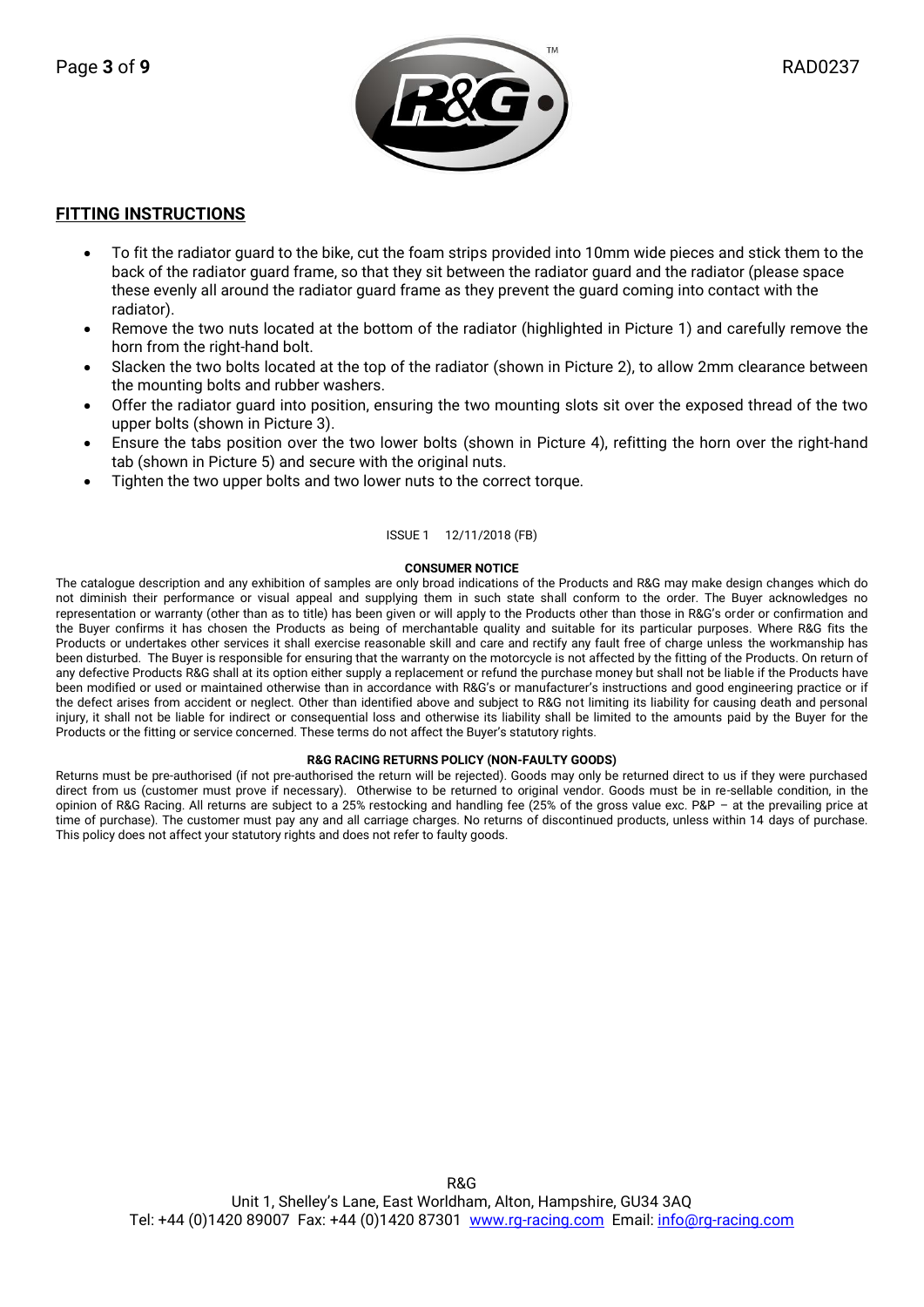

# **NOTICE DE MONTAGE POUR RAD0237 GRILLE DE PROTECTION RADIATEUR HUSQVARNA VITPILEN 701 2018 –**



**Le kit contient les articles exposés ci-dessous, vérifier que toutes les pièces soient présentes avant de procéder au montage.**

**La façon dont le kit est emballé ne correspond pas forcément à la façon de monter les pièces sur la moto.**

**Notez que si les kits sont emballés avec des rondelles en caoutchouc servant à tenir les composants,** *ces rondelles doivent être jetées*

**LES PARTIES PRESENTÉES PEUVENT ETRE UNIQUEMENT REPRESENTATIVES (POUR LA CLARTE DES INSTRUCTIONS UNIQUEMENT)**

**Notice disponible au téléchargement sur [www.rg-racing.com](http://www.rg-racing.com/)**

**VALEURS DE SERRAGE RECOMMANDEES**

M4 BOULON = 8Nm M5 BOULON = 12Nm M6 BOULON = 15Nm M8 BOULON = 20Nm M10 BOULON = 40Nm

## **OUTILS REQUIS**

• Clé à cliquet 10mm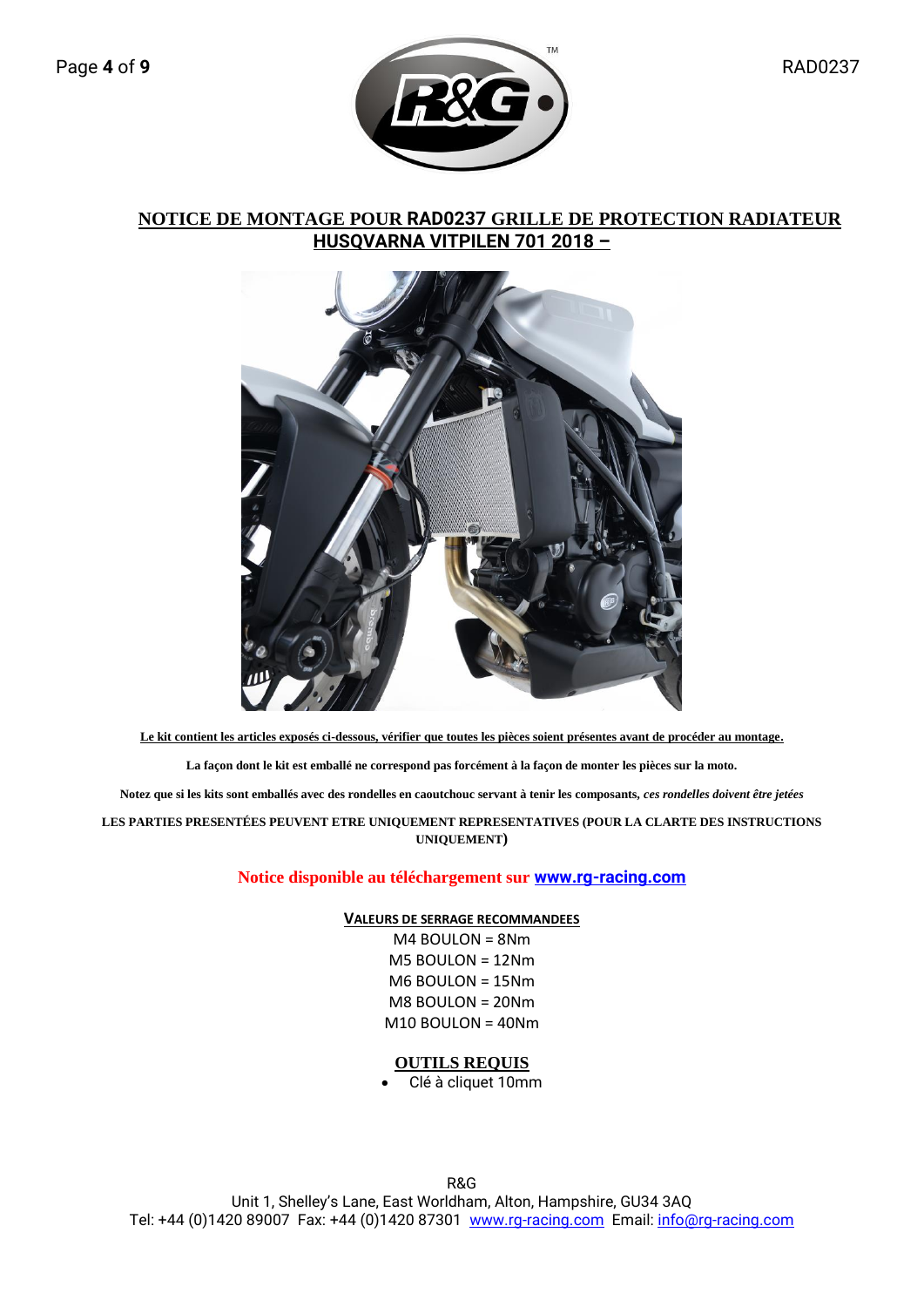### **Le kit contient:**

Article 1 = 1x Grille de protection radiateur (RAD0237) Article 2 = 2x100mm Longueur de mousse autocollante





Photo 3

Photo 4



Photo 5

Photo 6

R&G Unit 1, Shelley's Lane, East Worldham, Alton, Hampshire, GU34 3AQ Tel: +44 (0)1420 89007 Fax: +44 (0)1420 87301 <u>www.rg-racing.com</u> Email: <u>info@rg-racing.com</u>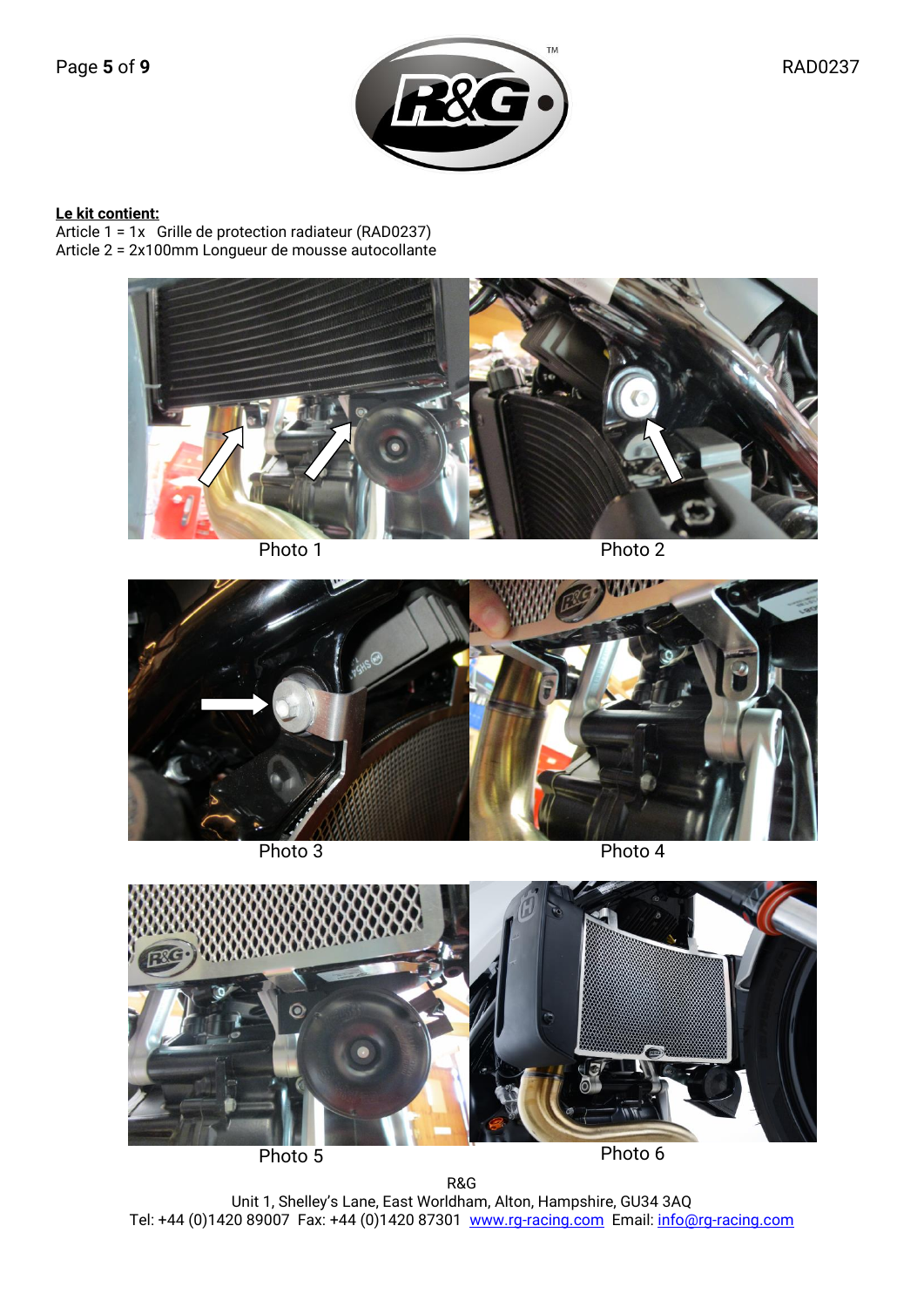

### **NOTICE DE MONTAGE**

- Pour monter la grille de protection sur la moto, couper la mousse autocollante fournie en bandeaux de 10mm puis collez les au bas du cadre de protection radiateur, de façon à ce qu'ils se placent entre la grille de protection radiateur et le radiateur (svp, espacez-les de façon égale autour du cadre de protection radiateur car ils empêcheront la protection de toucher le radiateur).
- Enlever les 2 écrous places au bas du radiateur (surlignés sur la Photo 1) puis enlever le klaxon de son boulon côté droit.
- Desserrer les deux boulons situés en haut du radiateur (voir photo 2) pour laisser un espace de 2 mm entre les boulons de fixation et les rondelles en caoutchouc.
- Placez-la protection radiateur en place en veillant à ce que les deux fentes de montage reposent sur le filetage apparent des deux boulons supérieurs (voir photo 3).
- Assurez-vous que les languettes soient placées sur les deux boulons inférieurs (illustrés à la photo 4), en remontant le klaxon sur l'attache du côté droit (illustrée à la photo 5) puis sécuriser avec les écrous d'origine.
- Serrer les 2 boulons supérieurs et 2 écrous inférieurs à la valeur de serrage recommandée.

#### ISSUE 1 12/11/2018 (FB)

#### **CONSUMER NOTICE**

The catalogue description and any exhibition of samples are only broad indications of the Products and R&G may make design changes which do not diminish their performance or visual appeal and supplying them in such state shall conform to the order. The Buyer acknowledges no representation or warranty (other than as to title) has been given or will apply to the Products other than those in R&G's order or confirmation and the Buyer confirms it has chosen the Products as being of merchantable quality and suitable for its particular purposes. Where R&G fits the Products or undertakes other services it shall exercise reasonable skill and care and rectify any fault free of charge unless the workmanship has been disturbed. The Buyer is responsible for ensuring that the warranty on the motorcycle is not affected by the fitting of the Products. On return of any defective Products R&G shall at its option either supply a replacement or refund the purchase money but shall not be liable if the Products have been modified or used or maintained otherwise than in accordance with R&G's or manufacturer's instructions and good engineering practice or if the defect arises from accident or neglect. Other than identified above and subject to R&G not limiting its liability for causing death and personal injury, it shall not be liable for indirect or consequential loss and otherwise its liability shall be limited to the amounts paid by the Buyer for the Products or the fitting or service concerned. These terms do not affect the Buyer's statutory rights.

#### **R&G RACING RETURNS POLICY (NON-FAULTY GOODS)**

Returns must be pre-authorised (if not pre-authorised the return will be rejected). Goods may only be returned direct to us if they were purchased direct from us (customer must prove if necessary). Otherwise to be returned to original vendor. Goods must be in re-sellable condition, in the opinion of R&G Racing. All returns are subject to a 25% restocking and handling fee (25% of the gross value exc. P&P – at the prevailing price at time of purchase). The customer must pay any and all carriage charges. No returns of discontinued products, unless within 14 days of purchase. This policy does not affect your statutory rights and does not refer to faulty goods.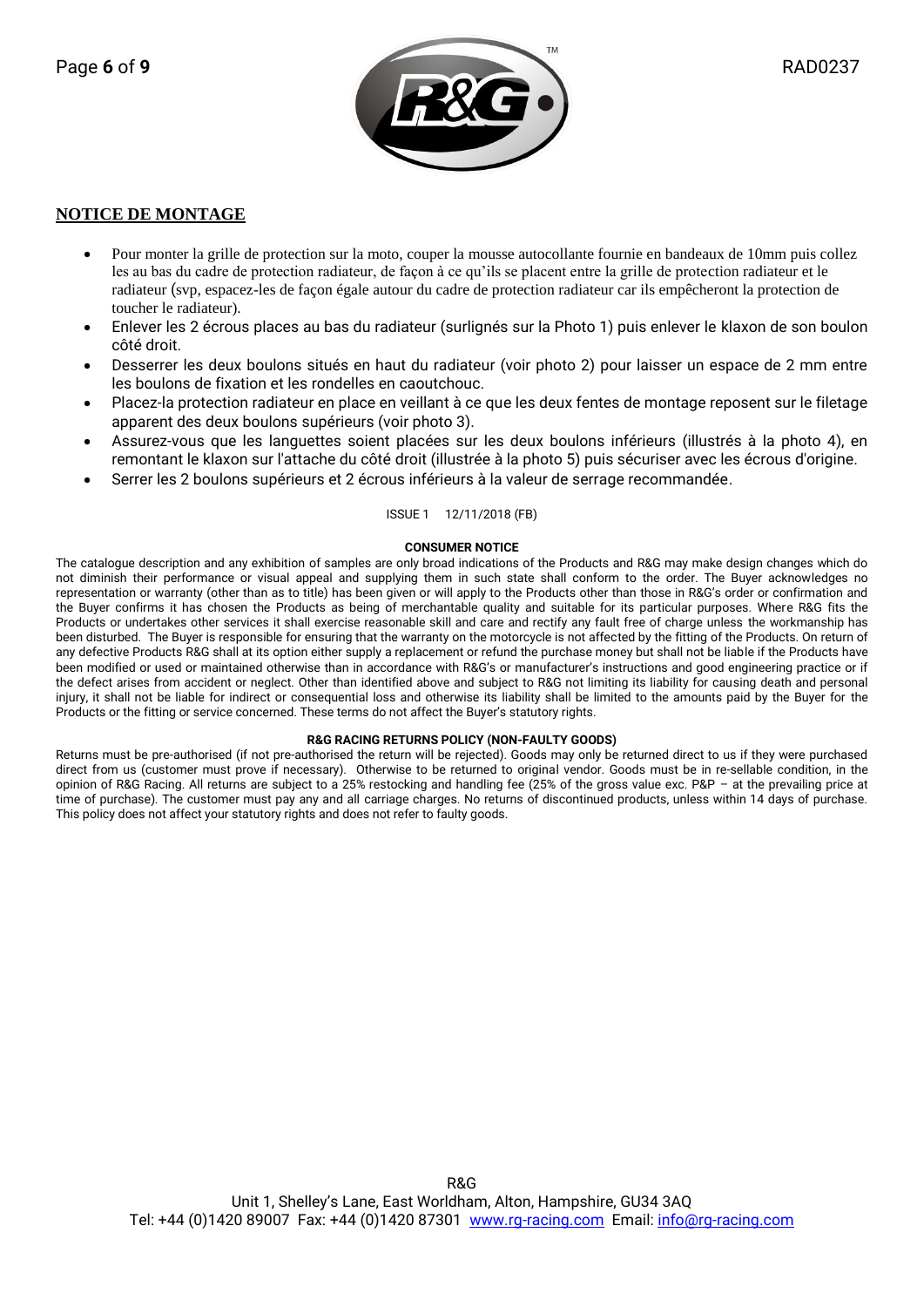

**MONTAGEANLEITUNG FÜR RAD0237 KÜHLERSCHUTZ HUSQVARNA VITPILEN 701 2018 –**



### **ALLE KIT-TEILE SIND UNTEN ABGEBILDET UND GEKENNZEICHNET. BEVOR SIE MIT DER MONTAGE BEGINNEN, ÜBERPRÜFEN SIE, DASS ALLE TEILE VORHANDEN SIND.**

## **Hinweis: Die Verpackung der Teile stellt nicht die Reihenfolge der Montage dar.**

Hinweis für Kits mit Plastikunterlegscheiben an den Schrauben – *Diese Plastikunterlegscheiben werden nicht für den Einbau benötigt!*

DIE UNTEN ABGEBILDETEN TEILE DIENEN LEDIGLICH ZUR ERKLÄRUNG

**Eine digitale Version dieser Montageanleitung kann auf folgender Seite heruntergeladen werden: [www.rg-racing.com](http://www.rg-racing.com/)**

### **ANZUGSDREHMOMENT**

M4 SCHRAUBE = 8Nm M5 SCHRAUBE = 12Nm M6 SCHRAUBE = 15Nm M8 SCHRAUBE = 20Nm M10 SCHRAUBE = 40Nm

## **SIE BENÖTIGEN FOLGENDES WERKZEUG**

• 10mm Steckschlüssel

R&G Unit 1, Shelley's Lane, East Worldham, Alton, Hampshire, GU34 3AQ Tel: +44 (0)1420 89007 Fax: +44 (0)1420 87301 [www.rg-racing.com](http://www.rg-racing.com/) Email: [info@rg-racing.com](mailto:info@rg-racing.com)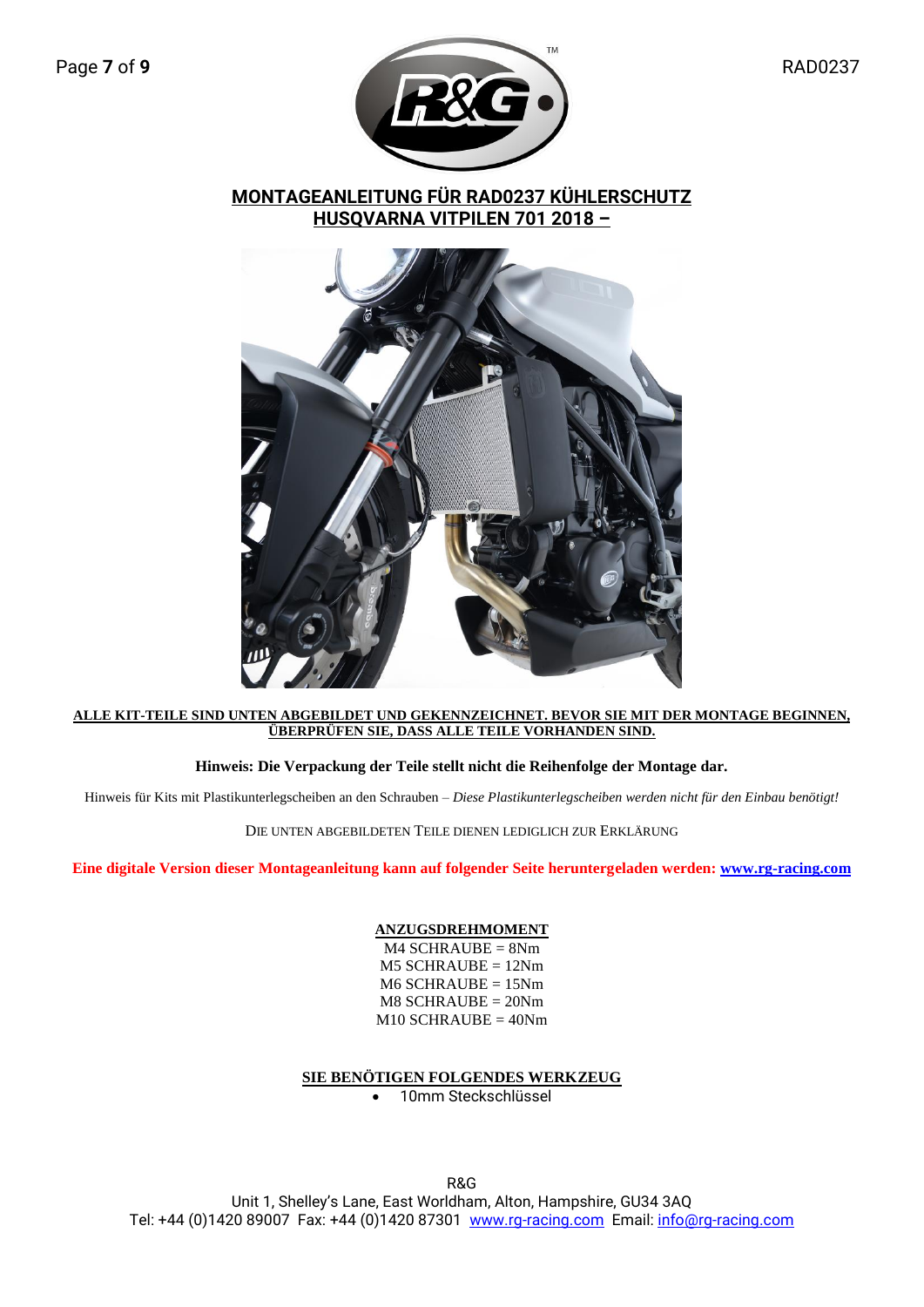**Inhalt des Kits:** Artikel 1 = 1x Kühlerschutz (RAD0237)

Artikel 2 = 2x 100mm selbstklebende Schaumstoffstreifen





Abbildung 3

Abbildung 4



Abbildung 5

Abbildung 6

R&G Unit 1, Shelley's Lane, East Worldham, Alton, Hampshire, GU34 3AQ Tel: +44 (0)1420 89007 Fax: +44 (0)1420 87301 <u>www.rg-racing.com</u> Email: <u>info@rg-racing.com</u>